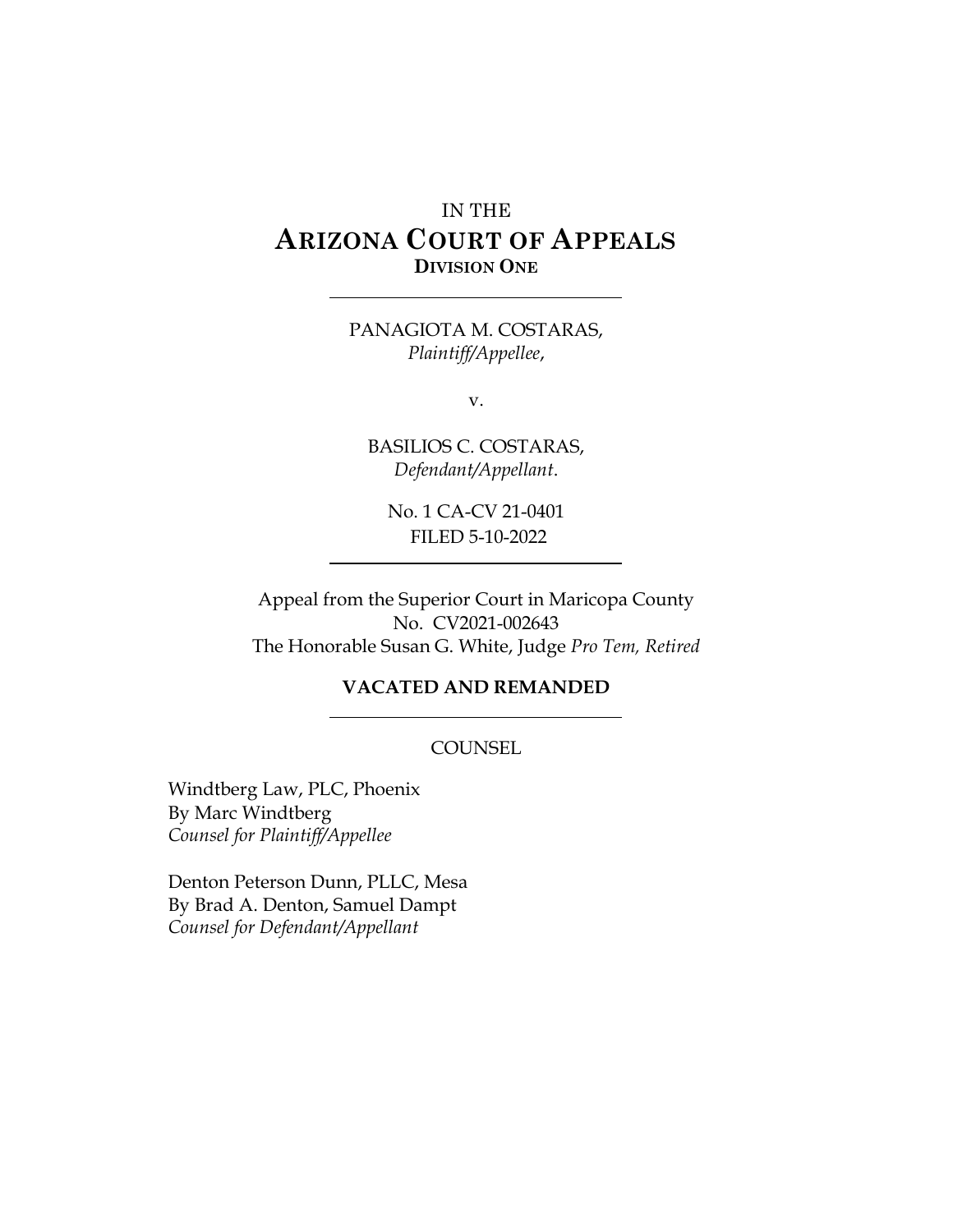### COSTARAS v. COSTARAS Opinion of the Court

## **OPINION**

Presiding Judge David D. Weinzweig delivered the opinion of the Court, in which Judge Brian Y. Furuya and Judge Jennifer M. Perkins joined.

# **W E I N Z W E I G**, Judge:

 $\P$ **1** A foreign judgment is enforceable in Arizona courts only if domesticated here within the four-year statute of limitations to enforce foreign judgments. *See* A.R.S. § 12-544(3). But a foreign "judgment for support" is exempt from this deadline. *Id.* At issue here is an itemized foreign judgment that contains both support and non-support awards. The superior court found the entire foreign judgment was exempt from the statute of limitations and always enforceable in Arizona. That was error because the plain language of Section 12-544(3) exempts only a judgment for support. We vacate and remand.

# **FACTS AND PROCEDURAL BACKGROUND**

**¶2** Former spouses Basilios ("Bill") Costaras and Panagiota ("Pana") Vasko were divorced by an Ohio court in 1999. Another Ohio court entered judgment for Pana in 2016, ordering Bill to pay Pana \$174,467.84, plus interest ("Ohio Judgment"). The Ohio Judgment itemized and apportioned thirty percent (\$53,899.60) to "spousal support arrearages," with the remaining seventy percent (\$120,568.24) going to a "civil judgment," costs and attorney fees.

**¶3** Almost five years later, Pana domesticated the Ohio Judgment in Arizona. Bill had since relocated here, and Pana filed an application with the superior court to garnish his earnings. Bill sought a hearing and moved to set aside, in part, the Ohio Judgment that Pana sought to domesticate. Bill argued that seventy percent of the Ohio Judgment was unenforceable as time-barred under the limitations statute to enforce foreign judgments, leaving thirty percent for "spousal support arrearages" still enforceable.

**¶4** The superior court denied Bill's motion. It reasoned that Arizona law and court rules "require[d]" the court to accept the Ohio Judgment "as a single judgment," adding it did not need to "tease apart" or "dissect" the Ohio Judgment because that "would undermine the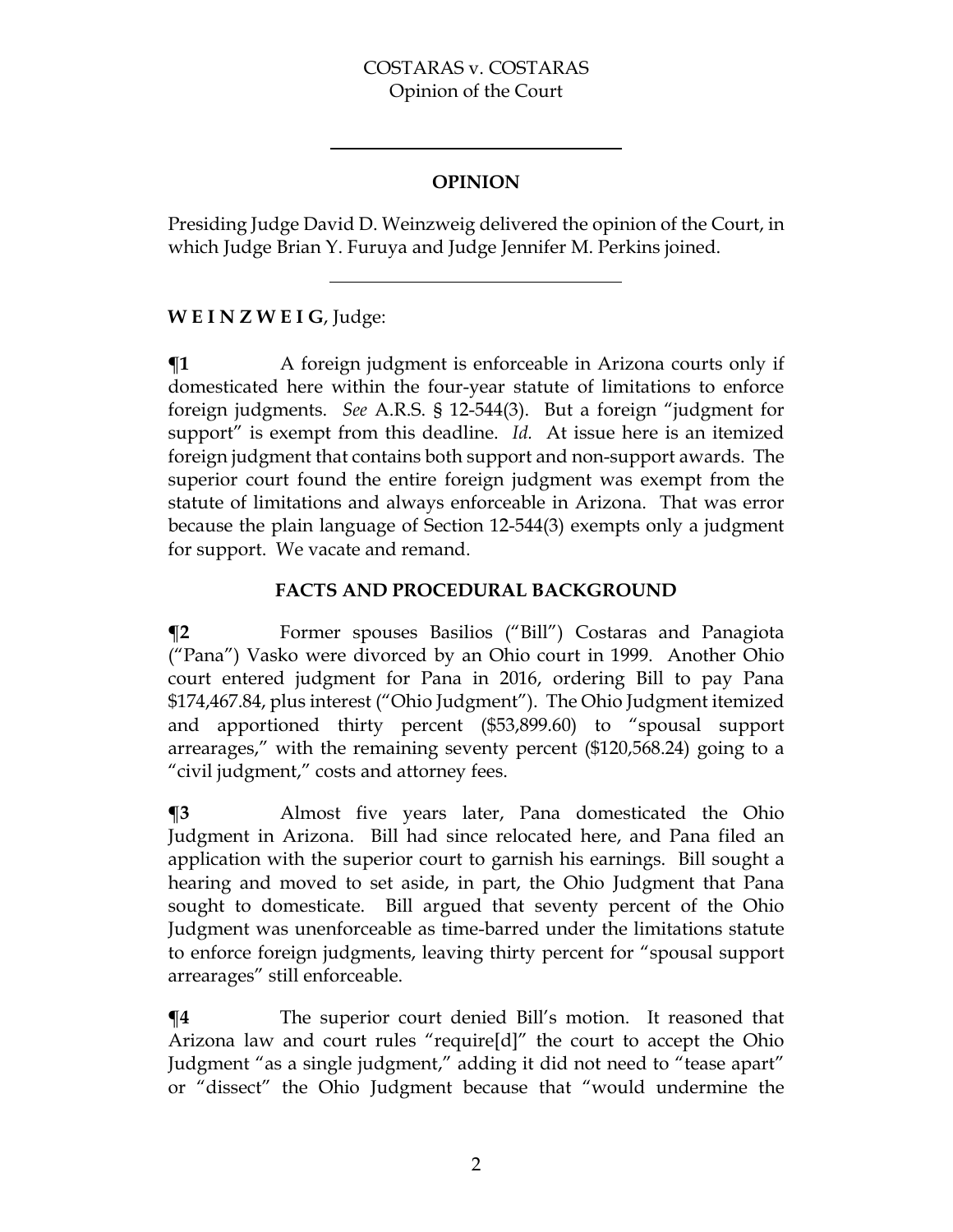principle of full faith and credit and the applicability of the [Uniform Enforcement of Foreign Judgments Act (UEFJA)]." And because the Ohio Judgment included a "judgment regarding spousal maintenance," the court held the full judgment was "properly domesticated."

**¶5** Bill timely appealed. We have jurisdiction. *See* A.R.S. §§ 12-  $120.21$ ,  $-2101(A)(2)$ ,  $(4)$ .

#### **DISCUSSION**

**¶6** Bill contends that much of the Ohio Judgment was unenforceable under Arizona's statute of limitations to enforce foreign judgments. We review de novo an issue of statutory interpretation. *Schwarz v. City of Glendale*, 190 Ariz. 508, 510 (App. 1997). When interpreting a statute, we aim to discern the legislature's intent behind the statute, which is most obvious from its plain and unambiguous language. *SolarCity Corp. v. Ariz. Dep't of Rev.*, 243 Ariz. 477, 480, ¶ 8 (2018).

**¶7** A foreign judgment is subject to full faith and credit in Arizona when it becomes final and enforceable in the state where rendered. *McDaniel v. Banes*, 249 Ariz. 497, 501, ¶ 15 (App. 2020). We measure the timeliness of an enforcement action under Arizona law, and we have interpreted Section 12-544(3) to require that foreign judgments be domesticated within four years after they "become[] enforceable." *Id*. But Section 12-544(3) directs that a foreign "judgment for support" is not subject to the statute of limitation. Section 25-500(9) then defines "support" as "the provision of maintenance or subsistence," including "arrearages, interest on arrearages, past support, [and] interest on past support."

**¶8** The Ohio Judgment contained awards for non-support and "spousal support arrearages," but it distinguished between them. Still, the superior court held the full foreign judgment was enforceable "as a single judgment" under "the principle of full faith and credit" and the UEFJA. That was error because the plain language of Section 12-544(3) compels different treatment for foreign judgments of support and non-support. *See also* A.R.S. § 25-503(I) ("Each vested child support installment is enforceable as a final judgment by operation of law."); A.R.S. § 25-503(M) ("Notwithstanding any other law, any judgment for support and for associated costs and attorney fees is exempt from renewal and enforceable until paid in full.").

**¶9** We are unpersuaded by the court's alternative rationale. First, the superior court must apply Arizona's statute of limitations for enforcing a foreign judgment. Neither the UEFJA nor the Full Faith and